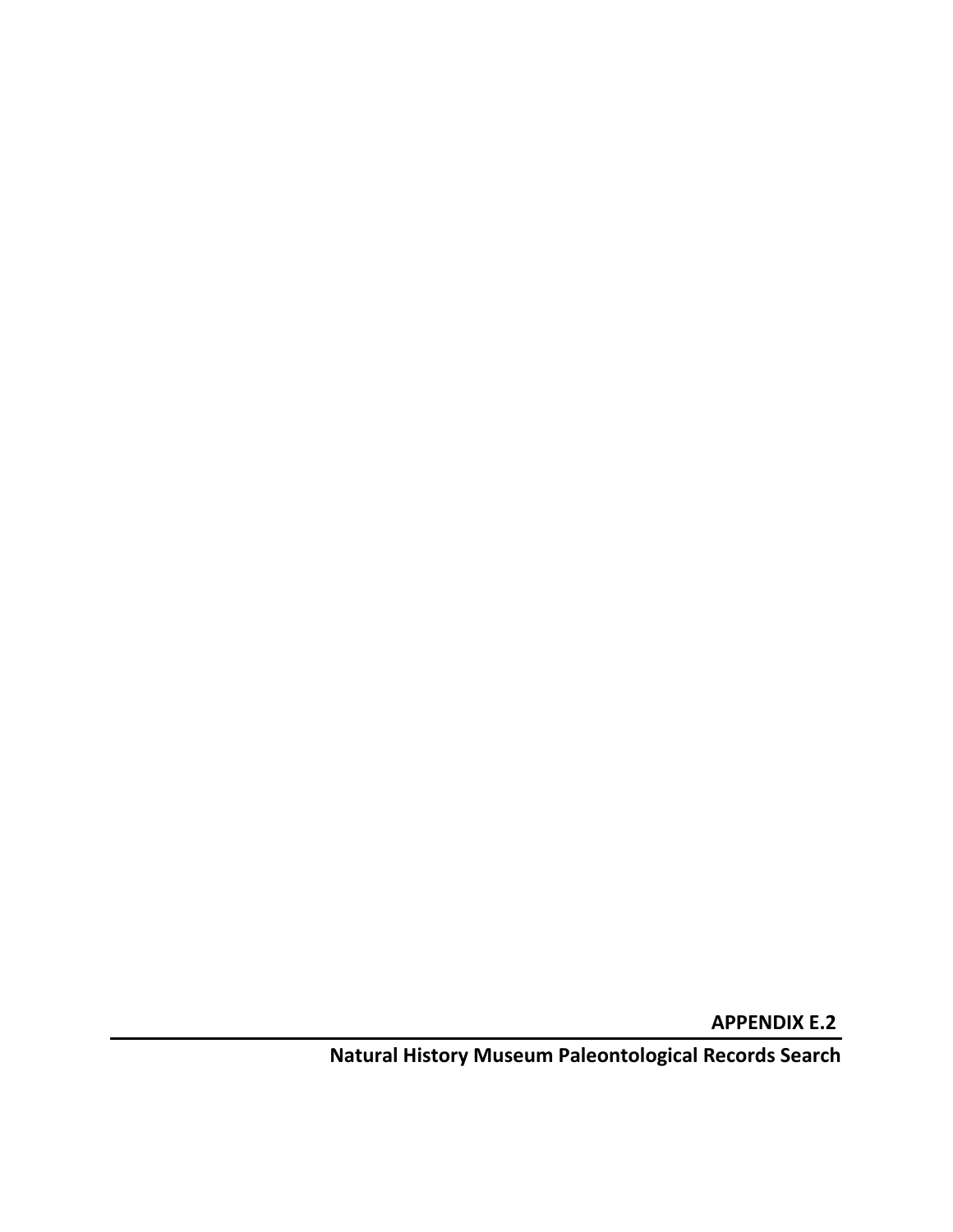Natural History Museum of Los Angeles County 900 Exposition Boulevard Los Angeles, CA 90007

tel 213.763.DINO www.nhm.org

Vertebrate Paleontology Section Telephone: (213) 763-3325

e-mail: smcleod@nhm.org

5 August 2019

Meridian Consultants 920 Hampshire Road, Suite A5 Westlake Village, CA 91361

Attn: Kelene Strain, Senior Project Manager

re: Paleontological resources for the proposed Crenshaw Crossing Project, in the City of Los Angeles, Los Angeles County, project area

Dear Kelene:

I have thoroughly searched our paleontology collection records for the locality and specimen data for the proposed Crenshaw Crossing Project, in the City of Los Angeles, Los Angeles County, project area as outlined on the portion of the Hollywood USGS topographic quadrangle map that you sent to me via e-mail on 22 July 2019. We do not have any vertebrate fossil localities that lie directly within the proposed project area boundaries, but we do have localities nearby from the same sedimentary deposits that occur subsurface in the proposed project area.

Surface deposits in the entire proposed project area consist of younger Quaternary Alluvium, derived as alluvial fan deposits from the slightly more elevated terrain to the northeast. These younger Quaternary deposits typically do not contain significant vertebrate fossil remains in the uppermost layers, but they are underlain by older Quaternary sediments at relatively shallow depth that do contain significant vertebrate fossils. We have a cluster of localities near the proposed project area from these older Quaternary sediments that were found during the excavations for outfall sewers in the 1920's. Our closest fossil vertebrate locality from these deposits is LACM 1159, immediately west of the proposed project area west of Crenshaw Boulevard near the intersection of Rodeo Road and Buckingham Road, that contained remains of fossil human, *Homo sapiens*, at a depth of 19-23 feet below the surface.